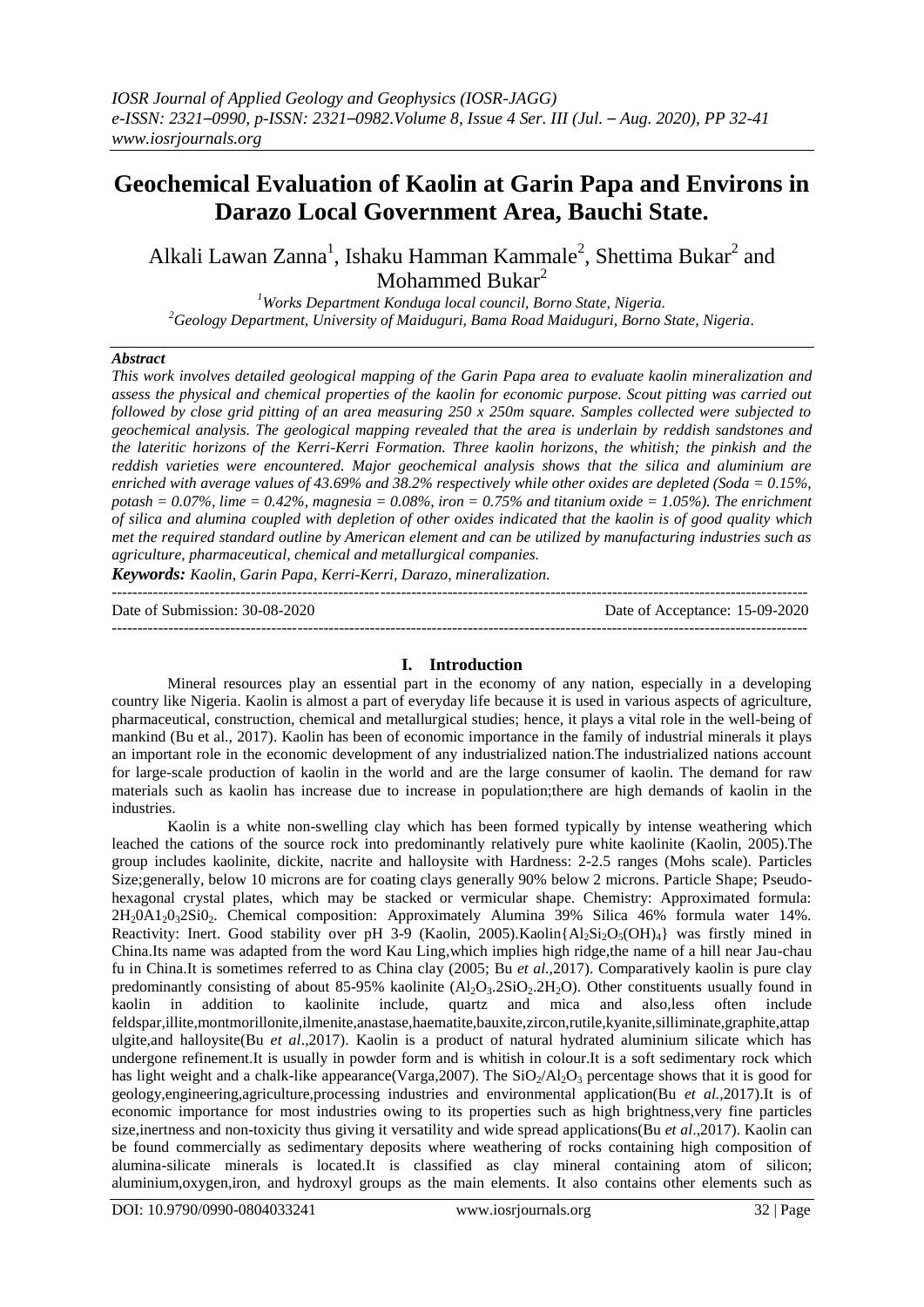calcium, potassium, phosphorus, sodium, and magnesium in very minute quantities.The members of the kaolin family include dickite, nacrite, allophone, and hallosite (Badmus and Olatinsu,2009).The colour of each type of kaolin is determined from its iron content,but the pure one is mostly white in appearance.Impurities in the kaolin material can change the colour to purple or pale brown.

Deposits of kaolin are wide spread throughout Nigeria with each state having at least one known deposit(Badmus and Olatinsu, 2009).For instance,the Ozubulu deposit in Anambra state; Darazo deposit in Bauchi; AkpeneQbom deposit in Cross-Rivers state and the Kankaradeposit in Katsina state,just to mention a few (Badmus and Olatinsu,2009). David *et al.* (2017)explains that kaolinite has a tetrahedral structure of silica sheet alternating with an octahedral structure of alumina sheet. The arrangement of the sheet is such that the tips of silica tetrahedrons and the adjacent layers of the alumina octahedral sheet form a common layer. Two thirds of the oxygen atoms found in the common layer of the tetrahedral groups and the octahedral groups are shared by aluminium and silicon. They therefore become O instead of OH and the charges within the structural unit are balanced. Analyses of many samples kaolinites have shown that there is very little substitution in the lattice (Adamis and Williams,2005).

Though it is being mined locally in Darazo Local Government area of Bauchi State for over a decade, there are no systematic studies of its occurrence and quality. Therefore, this research work intends to analyze the deposits to determine the nature of occurrence and quality of the deposit.



**Figure 1. Location map of the study area.**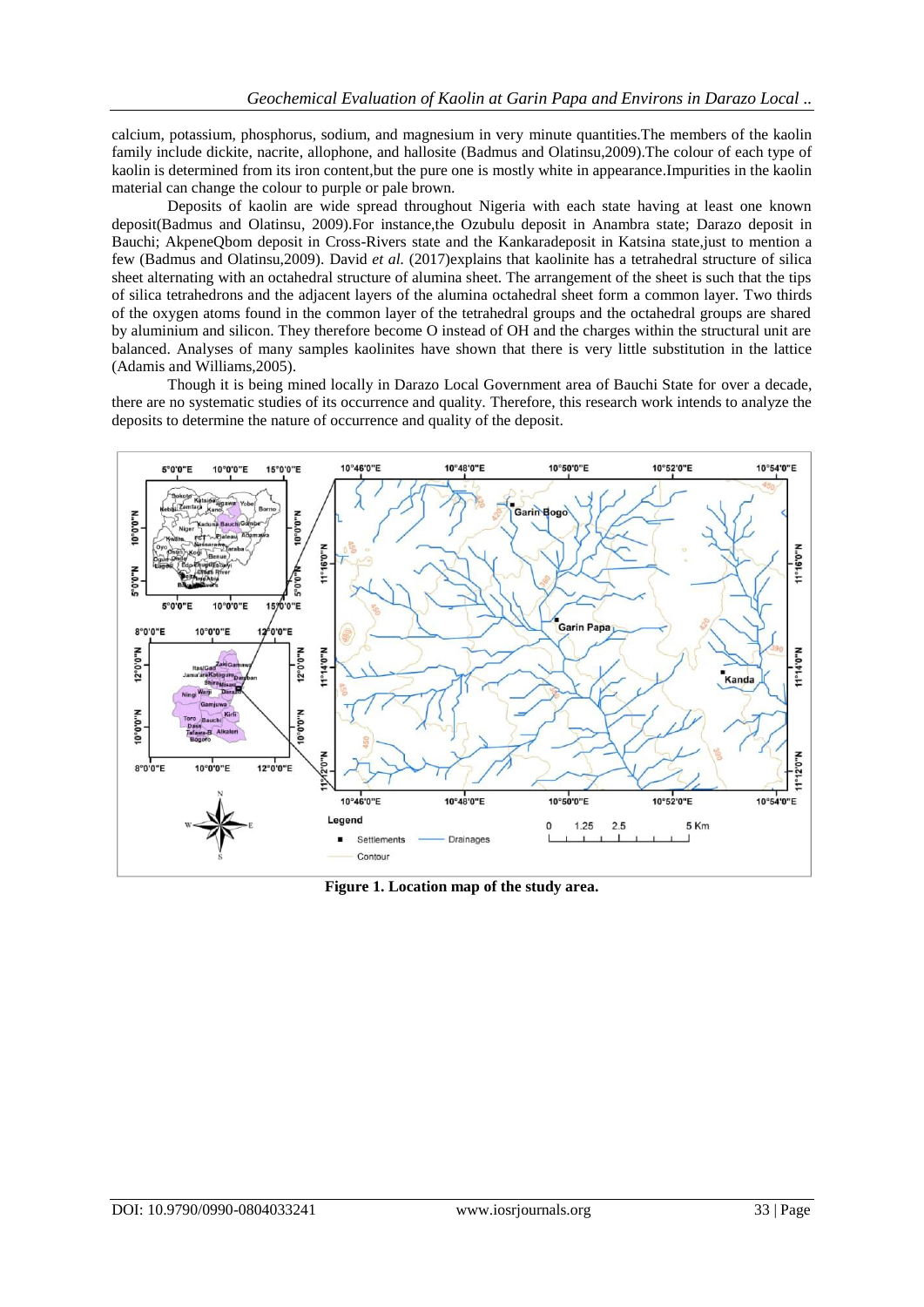

**Plate.1Topography of the Garin Papa**

# **II. Geological Setting**

The study area is located in within Garin Papa and environs (Fig. 1) in Darazo Local Government Area of Bauchi State. It geologically belongs to the Nigerian sector of the Chad Basin. The Nigerian sector of the Chad Basin corresponds to the South-western part larger Chad basin, which is recently referred to as Bornu Basin (Dike, 2002) and it is located in the North Western part of Nigeria. The Nigerian Chad is one tenth of the total aerial extent of the larger Chad Basin.

# **III. Stratigraphy Of The Chad Basin**

Garin Papa is located within the South-western part of the Nigerian sector of the Chad Basin. Many authors (Okosun, 1995; Olugbemiro 1997; Obaje 1999; Nur, 2000; Shetima*et al.*, 2007) have described the geology of the area. Six stratigraphic units namely Bima sandstone, Gongila Formation, Fika Shale, Gombe Sandstone, Kerri Kerri and Chad Formations were recognized to overlay the Basement Complex in the Chad Basin. The stratigraphic succession of the Chad Basin in Nigeria is presented in (Table 1).

| Age                                                                      | Formation        | Lithology | Paleoenvironment    |  |  |  |  |  |
|--------------------------------------------------------------------------|------------------|-----------|---------------------|--|--|--|--|--|
| Pliestocene                                                              | Chad             |           | Continental         |  |  |  |  |  |
| Paleocene                                                                | Kerri Kerri      |           | Continental         |  |  |  |  |  |
| Maastrichtian                                                            |                  |           |                     |  |  |  |  |  |
| Companian                                                                | Gombe Sandstone  |           | Transitional        |  |  |  |  |  |
| Santonian                                                                |                  |           |                     |  |  |  |  |  |
| Coniacian                                                                | Fika Shales      |           | Marine              |  |  |  |  |  |
| Turonian                                                                 |                  |           |                     |  |  |  |  |  |
| Cenomanian                                                               | Gongila          |           | Marine              |  |  |  |  |  |
| Albian-<br>Aptian                                                        | Bima Sandstone   |           | Continental         |  |  |  |  |  |
| Precambrian                                                              | Basement Complex |           | Igneous/Metamorphic |  |  |  |  |  |
| Sandstone (%) Fanglomerate C Claystone (---) Shale $\bigoplus$ Limestone |                  |           |                     |  |  |  |  |  |
| Coal<br>Granite/Gneiss/Migmatite/Schist = = = = Unconformity             |                  |           |                     |  |  |  |  |  |

**Table 1: Stratigraphic succession of the Bornu Basin (Shettima** *et a1.***, 2011)**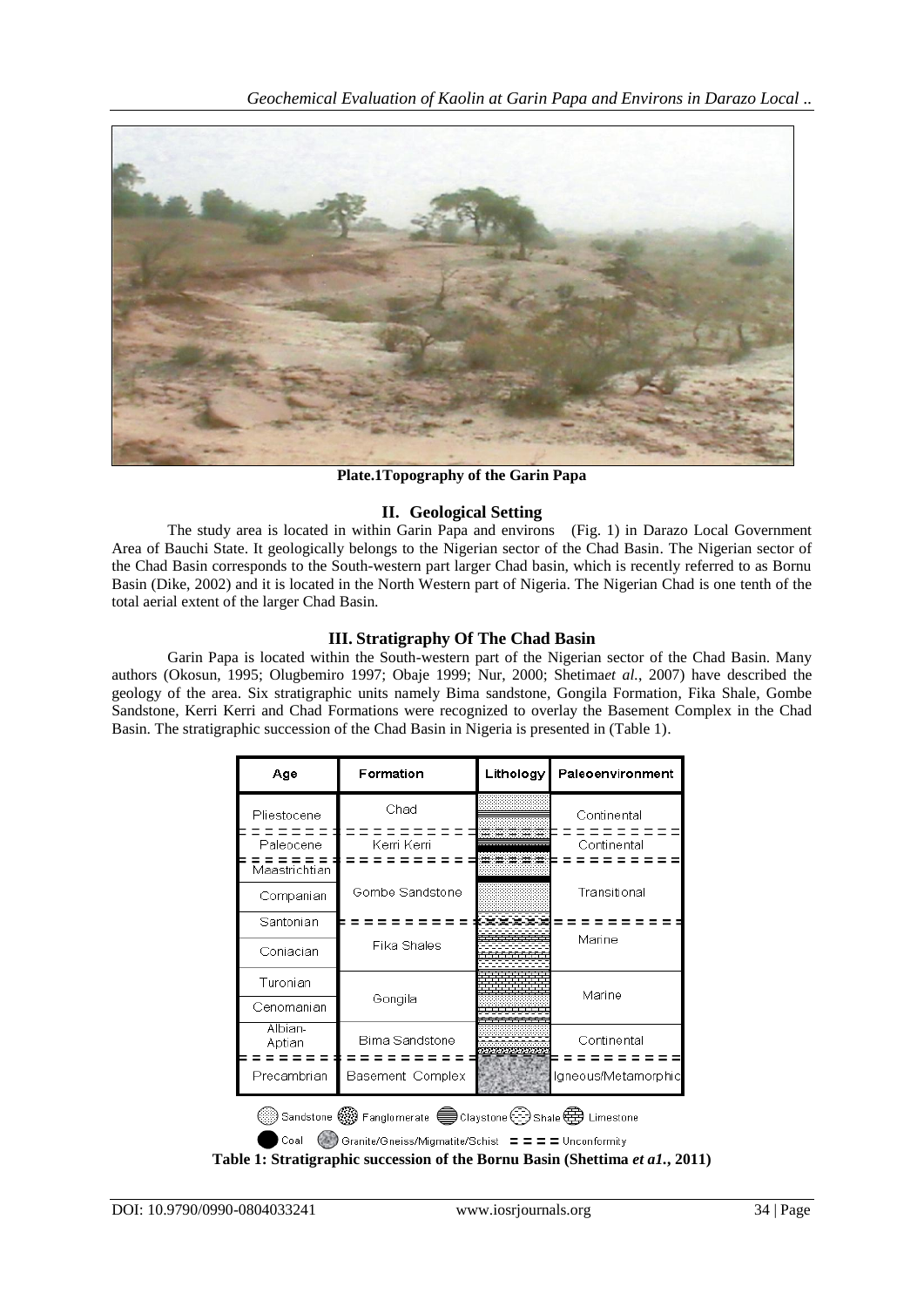#### **3.1 BIMA SANDSTONE**

Bima sandstone is the oldest stratigraphic unit in the Chad Basindeposited under continental environments (Carter *et a1.,* 1963).

The Formation consists of thin to thick beds of fine to coarse grained sandstone of variable colour from brown, reddish to grey. Thin bands of clay and siltstone occur as intercalation with the sandstone (Okosun, 1995). The thin limestone, calcareous sandstone and substantial shale intervals occurs according to Olugbemiro (1997). The Formation is feldspathic, poorly sorted with current bedding as some of the important features.The bedding is planar, tabular or wedged shaped varieties and the sediments thickness varies from 100-3000m (Okosun, 1995). The variation in the thickness is due to the irregular relief of the crystalline floor and/ or variable degree of deposition. The Formation is diachronous and probably of Albian to Turonian age (Carter *et al.,* 1963). Okosun (1995) and Olugbemiro (1997) respectively suggested Albian to Turonian and Albian to Cenomanian age for the Bima Formation.

Gongila Formation is a transitional sequence between continental BimaSandstone and marine FikaShale. The Gongila was name by (Carter *et al.*, 1963) to differentiate it from the almost similar PindigaFormation on the Zambuk ridge). The type section of the Formation is near Gongila Village (Carter *et al.,*1963).The Formation is regarded as transitional facies (Avbovbo*et a1.,*1986) or passage beds (Carter *et a1.,* 1963). The Formation overlies the Bima Sandstone and consists of moderately thick interbeds of shale, silty sandstone and sandstone. The shale is grey to dark grey while the sandstone is of variable colour. The sandstone texture is fine to coarse grained. It has a maximum thickness of nearly 500m. The base of the formation is defined by the appearance of marine limestone above the Bima Sandstone. This basal limestone of about 3m in thickness consists of both non-fossiliferous and shalyvarieties (Carter *et al.*, 1963; Okosun, 1995;Olugbemiro, 1997). Taking into account both the Paleontological and sedimentological data, the lower part of the Gongila Formation have been deposited in shallow water in a carbonate platform environment (Rebelle, 1990) but for Obi (1998) the Gongila formation was deposited under upper shore face environment by storm and wave.Carter *et al.* (1963) reported the presence of numerous Cenomianian-lower Turonian ammonites limit the basal limestone facies in the outcrops of the Gongila Formation. Okosun (1995) and Olugbemiro (1997) have no recorded basal limestone facies as was recorded in the borehole samples (Carter *et a1.,*1963).

The Formation has a maximum thickness of nearly 500m, while the two authors Okosun (1995) and Olugbemiro (1997) recorded maximum thickness of the formation as 1410m and 1245m thick from Kinasar-l borehole. Matheis (1976) gave the age of the Formation as Cenomanian Turonian. Petter (1981) is of the view that the Formation comprises of diverse assemblage of marineplanktonic and benthonic forams of Turonian-Coniacian age. Wozony and Kogbe (1983) re-interpreted the lower Turonian Vascoreratids as partly Upper Cenomanian and dated the Gongila Formation as late Cenomanian to Turonian. Okosun, (1995) and Olugbemiro, (1997) suggested a lower Turonian and Turonian age for the Gongila Formation.

The FikaShale overlies the Gongila Formation. The formation is a marine transgression sequence. The FikaShale consists of blue-black shales, occasionally gypsiferous with thin limestone intercalations (Carter *et al.,*1963; El-Nafaty and El-Nafaty, 2000). The FikaShale hosts the gypsum mineralization. The blue black shale were deposited during the middle Cretaceous worldwide transgression in both the Benue and the Chad Basin (Petters, 1978;Okosun, 1995; Olugbemiro, 1997) the shale is locally gypsiferous with volcanic intrusive and occur as diorite sills numerous horizons in wildcat wells the Kanadi I, Sa l and Wadi -1 Wildcats Lactostratotype of 890m that was proposed by Okosun(1995) from kanadi 1 well and Olugbemiro (1997) though assign thickness of 453m.

The emplacement of the volcanoes has thermally degraded the adjacent shells that has turned buried bristled and salt. Fish and reptiles remains have been obtained and suggest a Turonian to Maastrichtian age (Carter *et al.,*1963). Lawal and Moullade (1986) suggested a Santonian to Companian age. LaterOkosun (1995) and Olugbemiro (1997) from arenaceous Foraminifera fauna and planktonic forams assigned Turonian to Santonian age respectively for the FikaShale.

The Gombe Sandstone overlies the Gongila Formation and represents the youngest Cretaceous sediments in the Chad Basin. Gombe Sandstone is a sequence of estuarine and detail sandstones, shales,siltstone, and ironstone that overlies Fika Shale Formation. Dike and Onumara (1999) and Dike (2002) suggested that the lower Gombe Sandstone contains open or central lake and mudstone passing upward to prodetail shales with thin ferruginised siltstones, then to fine and very fine grained subarkose sand. The sequence represents a prograded mouth bar. Dike (1993) reported local occurrence of coal horizon in the upper part of Gombe Sandstone. Traces of fossil and sedimentary structure suggest lower Gombe Sandstone in most place marine (Zarborki*et al.,* 1997; Zarborki, 2003). An unconformity exists between the Gombe Sandstone and the overlying Kerri Kerri Formation. A late Maastrichtian age by (Carter *et a1.,* 1963) has been confirmed by Lawal (1982).

The Kerri Kerri Formation represents the record of Early Tertiary sedimentation in northeastern Nigeria, and overlies the Cretaceous Gombe Sandstones unconformably in the Chad Basin. The Formation is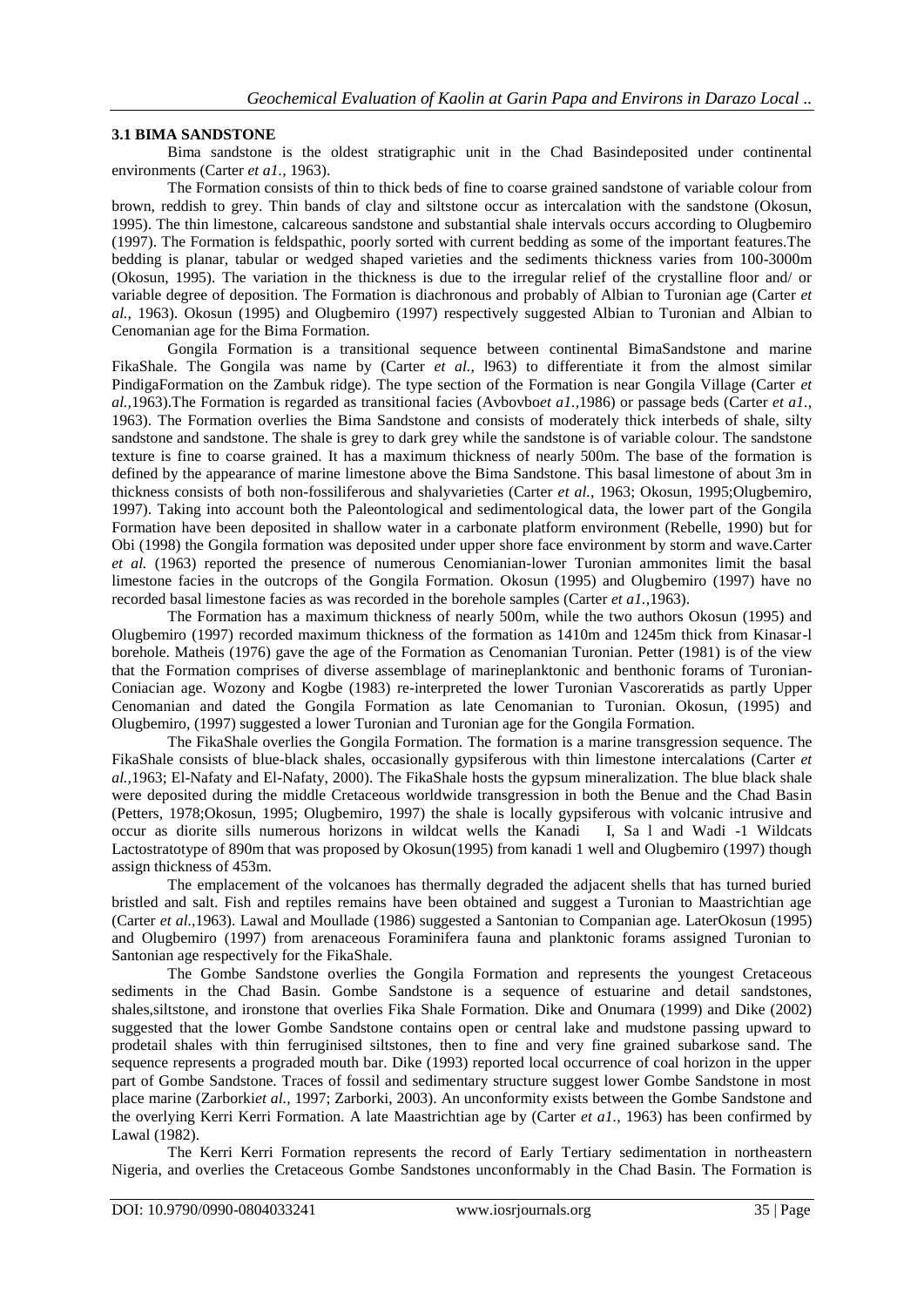essentially flat lying to gentle dipping of about 5<sup>°</sup> (Carter *et al.*, 1963 and Dike, 1993). It consists predominantly of grits and ferruginous sandstones, siltstones and claystone which is often kaolinitized.

The maximum thickness for the Kerri Kerri Formation varies from 300 meters to over 320 meters (Dessauvagie, 1975; Dike, 1993).This sequence is deposited in a wide range of environments including fluoviatile, deltaic and marginal lacustrine. Dike (1992) recognized alluvial fan, fan delta, braided stream and marginal lacustrine environments of deposition for the formation.Based on palynological data of a coaliferous horizon, the Shell-BF PetroleumDevelopment Company palynologists suggested a tentative Palaeocene age, which was confirmed by Adegoke *et al.* (1978).

The Chad Formation is a variable sequence that includes all Quaternary sediment of lacustrine origin underlying the surface deposits over a vast area (about  $15,000 \text{ Km}^2$ ). The Chad Formation is the youngest stratigraphic unit in the Chad Basin. The Formation consists of sand and clay. The sand is uncemented with angular and sub angular quartz grains. It is fine to coarse grained and of variable colour from yellow brown, white to grey. The clay is massive and locally gritty in texture due to the presence of angular to sub angular quartz grains. Three separate sand bodies with thin interbeds of clay, clayey sand and sandy clay are present in the Formation. Thick sequences of clay separate the sand bodies from each other. According to Barber and Jones (1960), these sand bodies correspond to the Upper, Middle and Lower aquifers in the Chad Formation. A maximum thickness 925m were recorded from Kinasar l bore hole. Based on vertebrate fossils Barber and Jones, (1960) suggest a Lower Pleistocene age. Carter*et a1.* (1963) also suggest a Pleistocene age and Barber (1965) suggest a Pliocene age for the Chad Formation.

#### **III. Methodology**

The study involves field mapping, sampling and pitting of the kaolin layer. The fieldwork was carried out before the commencement of the rains, which tends to make the roads inaccessible due to the nature of the soil (muddy). After the fieldwork, analytical work was done and used the X- ray Fluorescence (XRF) at the Chemical and Physical Laboratories, Nigerian Mining Corporation Jos and Geochemical Laboratory University of Maiduguri for the determination of major element composition. A representative sample weighing 10g was ignited at 1100°c for 1 hour in a furnace. The different between the initial weight and the final weight was calculated to percentage for all the samples in the two locations.

#### *3.1GEOLOGICAL MAPPING*

The geologic field mapping of the areas was conducted during the dry season between the months of March-April. The field mapping was carried out after marking out the Garin Papa mining sites on the topographic map at scale of 1:25,000. Mapping was carried out along traverses and samples were collected at specific spots where outcrops are exposed and in mining pits. Materials used in the mapping exercise include; Compass Clinometers, Topographic maps, Geological Hammer, Masking tape, Pencils, Field notebook, Global Positioning System (GPS) and measuring tape. Samples were collected from the kaolin strata encountered in each pit. Sampling of the kaolin involved collection by hand sorting of the kaolin from material associated with each stratum encountered in the pits. The kaolin samples thereafter were bagged in polythene bags and labelled after its pits and stratum level. Twenty (20) representative samples of kaolin were selected for geochemical analysis

# *3.2 PITTING*

The local mining involves the use of shovel, digger and a rubber jar with a rope tied on it to some length. The shovels used in removing overburden to the surface, while diggers used for digging, to deeper part of the pit. A rope tied with a jar used to off load the cuttings from the pits continuously until kaolin bedsare reached. Pitting was used to get access to the kaolin mineralization at depth. The pitting was carried out at two stages, the first stage comprising of scout pitting which was done in conjunction with geological mapping, to assist in search for detailed evaluation while the second stage was carried out to select prospective areas. The scout pitting was carried out as reconnaissance survey of the geological mapping. Total depth of the pits was measured and the kaolin horizon where, the close grid pits was guided by the results of the scout pitting. The areas measuring 250m x 250m each, comprising Garin Papa, Kanda, and Garin Bogo where selected for close grid pitting on a 50m square. Twenty-three pits (23) wereselected in each area with cumulative depth and maximum depth of 311.04 metres and 8 meter respectively. The pits were measured and any kaolin horizon encountered sampled.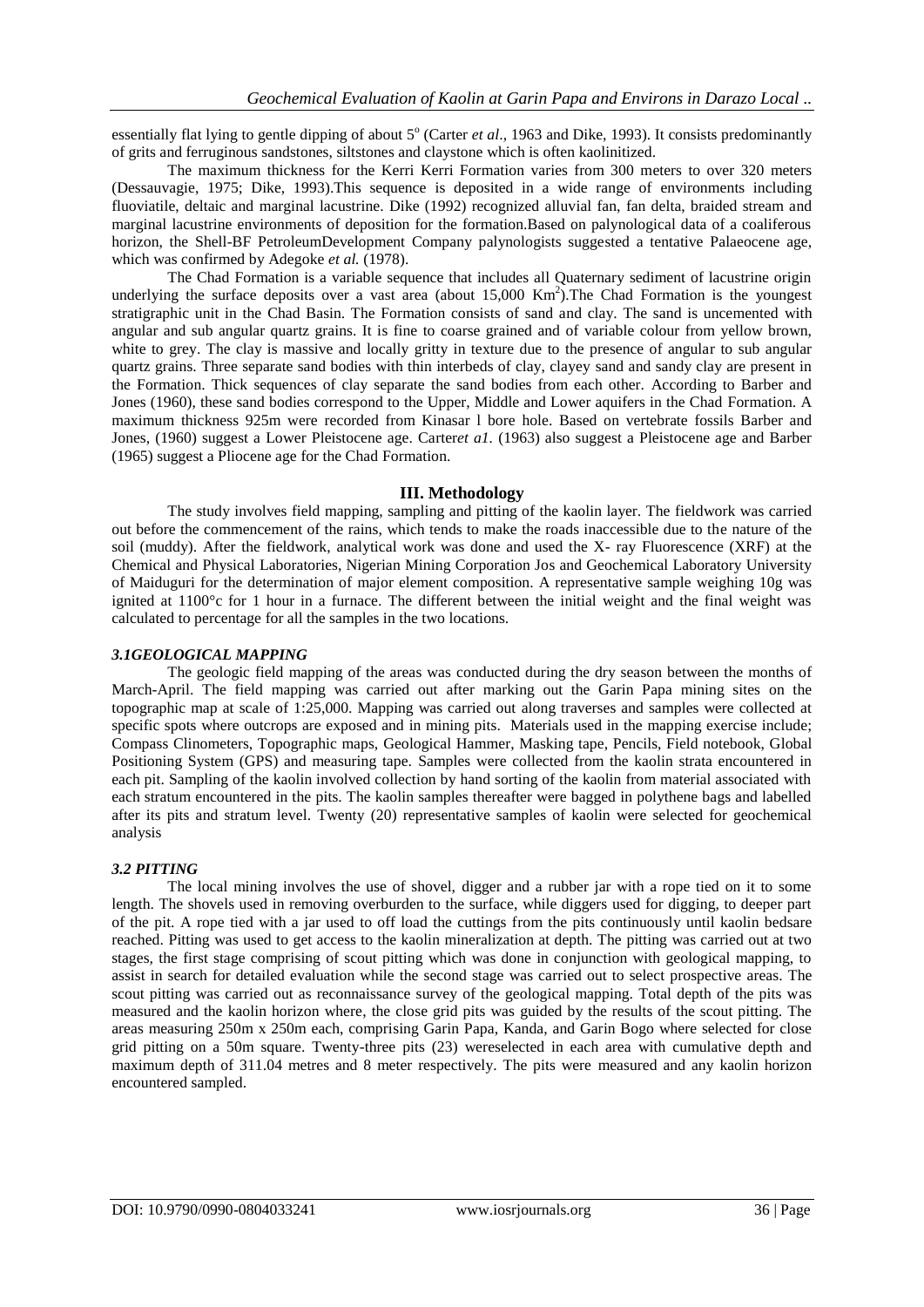

**Figure 3.2: Pitting and sampling in Kanda Area.**

# *3.4 GEOCHEMICAL ANALYSIS*

The samples are prepared for geochemical analysis, which involves the removalof impurities and thenthe dried samples were then crushed and milled to obtain fine powder. The fine powdered samples were then weighed and subjected to geochemical analysis using x-ray fluorescence analytical techniques for the determination of major elements composition,to assess the quality of the kaolin.

The procedure involved, powdered samples were loaded on the stage and concentrations were measured in percentage using minipal software programme. The stages of analysis include setting up an application by naming it as appropriate and specifying the sample type, characteristics and elements to be measured. Measuring time of 10 seconds and percentage as the unit of measurement were selected in the course of this work. The elements to be analysed are then selected from the periodic table window and saved.

The condition set window enables for selection KV value between 4 and 10 was selected together with a milliamp value between 100 and 500. Line overlap mam x was then calculated and pure specimen measured. By entering the standard and their concentrations, their measurements were effected and alphas were calculated. From the navigation control of the standardapplication window, regression analysis was conducted.Standard spectra and graph for each element was viewed. A measure window from the tool navigation bar was opened. The identity of each sample is entered and measure bottom pressed to effect the measurement of the sample. After 10 second the measurements were completed, the loading page ruled forward. Alter pressing the results bottom from the lower navigation tool, the results were viewed.

# **IV. Result**

# **4.1Geology of Garin Papa**

The Garin Papa area is completely underlain by Kerri Kerri Formation (Fig. 4). It comprises of grits and sandstones with well-developed cross-bedding and in some places the bedding is typically trough stratified whereas in other places it is normally bedded. Many small flat-lying and mildly undulating outcrops of the Kerri Kerri Formation dominate the Garin Papa area. The sandstone is characteristically reddish and often capped by lateritic horizons in many places. The laterites are either oolitic or pisolitic and are locally associated with kaolin mineralization which is being mined. The deposit of the kaolin where located in three different places at Garin Papa, Garin Bogo and Kanda in the central, northern and eastern part of the mapped area respectively. The mode of mineralization was observed as residual concentration type where the unwanted material was leached leaving behind the valuable material to concentrate insitu forming workable deposit which is conformable with the view of Gilbert and Park (1986).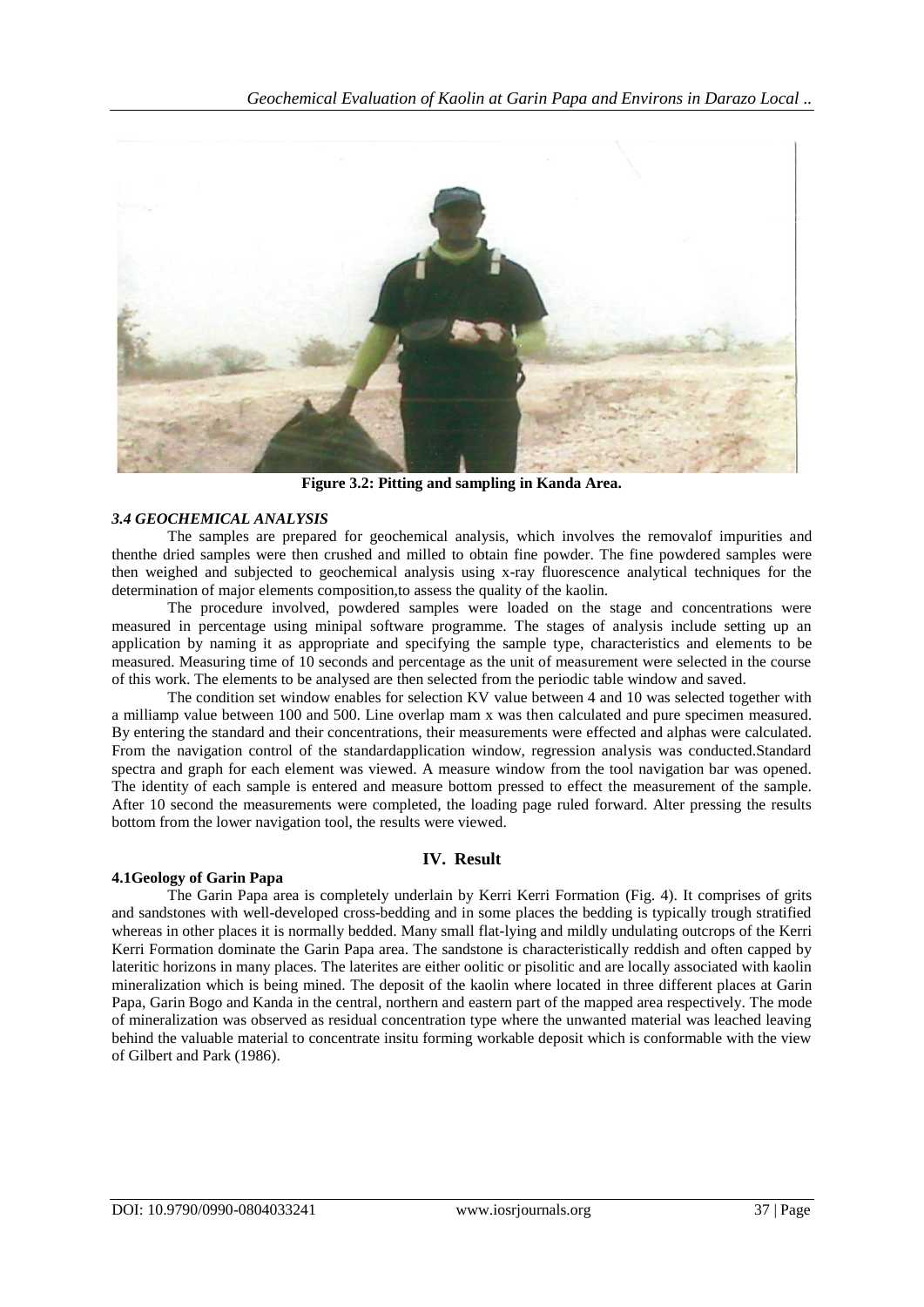

The mode of mining in all the mineralization area is pitting.The pits range from 3.00m to 13.25m deep. The mineralization of the kaolin is continuous andthe continuity suggests a uniform depositional environment over a wide area. Based on field observation the kaolin samples are of three different formsand the contrasting feature is basically colour which are; pinkish, reddish, and whitish varieties(Fig. 5).



**Figure 5 Typical deposit of kaolin**

# **4.2 GEOCHEMISTRY**

Geochemical analysis for major element contents was carried out on the kaolin samples. A total of ten (10) samples of the kaolin was analyzed geochemically and the result is presented in Table 1.

| Table 1, major cientents abundance or ixabilir ili Garilli I apa anu chvirolis |      |      |      |      |      |      |      |      |      |      |         |
|--------------------------------------------------------------------------------|------|------|------|------|------|------|------|------|------|------|---------|
| Oxide                                                                          | L1   | L2   | L5   | L6   | L7   | L29  | L30  | L36  | L37  | L38  | Average |
| $(wt\%)$                                                                       |      |      |      |      |      |      |      |      |      |      |         |
| SiO <sub>2</sub>                                                               | 43.6 | 42.6 | 43.8 | 44.7 | 44.4 | 42.6 | 41.9 | 45.7 | 44.0 | 43.6 | 43.69   |
| Al <sub>2</sub> O <sub>3</sub>                                                 | 39.5 | 38.8 | 37.8 | 38.3 | 38.1 | 39.0 | 36.7 | 37.9 | 38.4 | 38.0 | 38.20   |
| Na <sub>2</sub> O                                                              | 0.16 | 0.18 | 0.09 | 0.11 | 0.16 | 0.17 | 0.19 | 0.16 | 0.08 | 0.20 | 0.15    |
| $K_2O$                                                                         | 0.07 | 0.06 | 0.08 | 0.04 | 0.10 | 0.08 | 0.09 | 0.05 | 0.07 | 0.06 | 0.07    |
| CaO                                                                            | 0.40 | 0.38 | 0.40 | 0.44 | 0.38 | 0.41 | 0.50 | 0.40 | 0.44 | 0.46 | 0.42    |
| MgO                                                                            | 0.09 | 0.08 | 0.07 | 0.09 | 0.07 | 0.07 | 0.06 | 0.10 | 0.11 | 0.08 | 0.08    |

**Table 1. Major elements abundance of Kaolin in Garin Papa and environs**

DOI: 10.9790/0990-0804033241 www.iosrjournals.org 38 | Page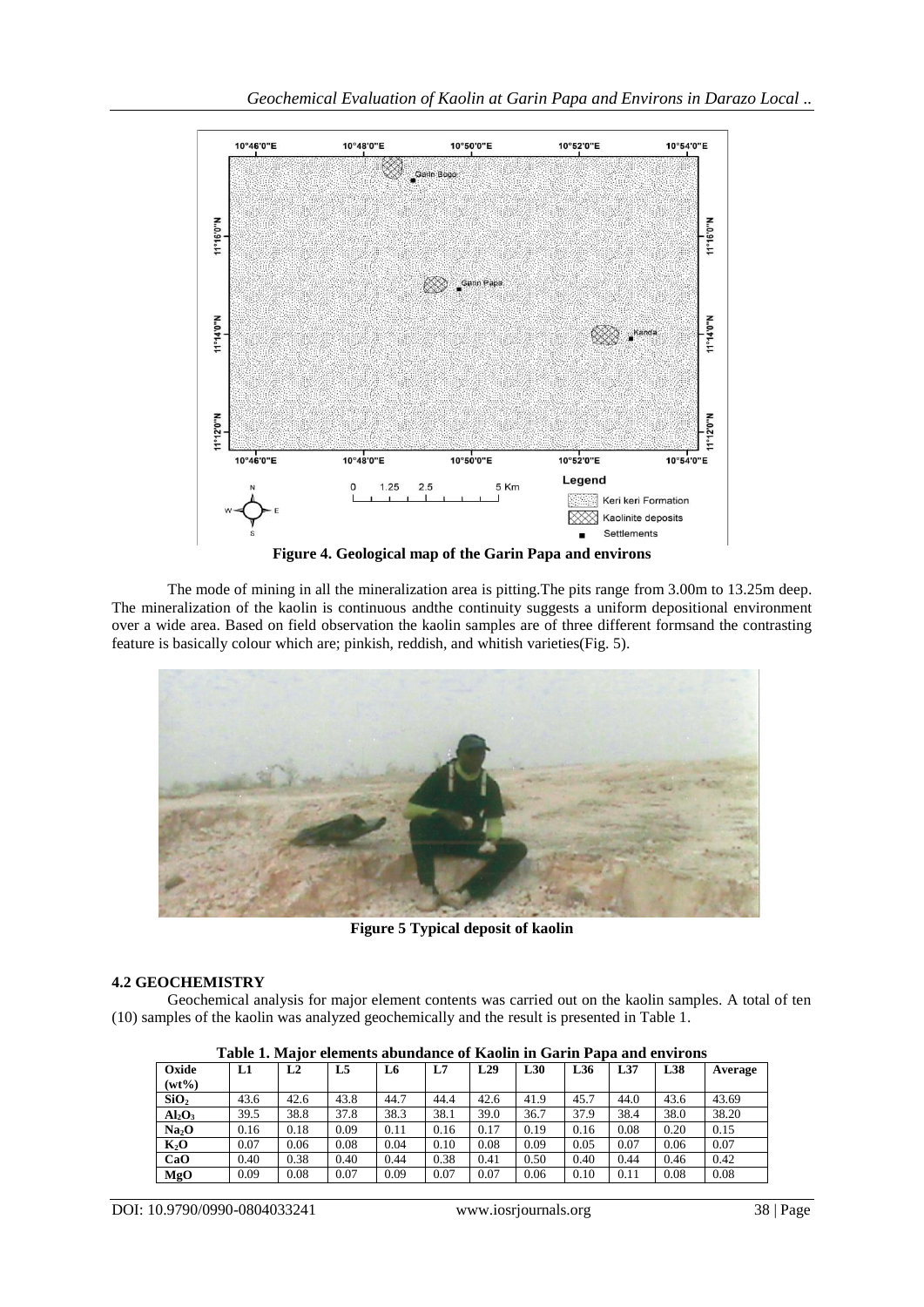| Fe <sub>2</sub> O <sub>3</sub> | 0.76  | 0.75  | 0.73  | 0.70  | 0.80  | 0.74  | $\Omega$<br>0.7 | 0.69  | 0.75  | 0.78  | 0.75  |
|--------------------------------|-------|-------|-------|-------|-------|-------|-----------------|-------|-------|-------|-------|
| TiO <sub>2</sub>               | 1.05  | 1.10  | 1.07  | 1.08  | 1.06  | 1.06  | 1.10            | 1.00  | 0.89  | .06   | 1.05  |
| LOI                            | 12.64 | 12.70 | 11.72 | 12.67 | 13.06 | 13.66 | 12.48           | 12.93 | 12.52 | 12.80 | 12.72 |

The silica (SiO<sub>2</sub>) content of the Garin Papa kaolin ranges from 41.9 % to 45.7 % with an average value of 43.69 %. The Kutigi kaolin has average silica value of 50.94% (Akhirevbulu*et al*., 2010) and the Ukpor and Ahoko Kaolin has average silica content of 57.85% (Eterigho and Olutoye, 2007) indicating that the Garin Papa kaolin has lower silica content compared to the Kutigi, Ukpor and Ahoko kaolin. It is also less than the standard average value given by American Elements (2014) as  $52 \pm 2.0$ .

Alumina ( $A1_2O_3$ ) content in Garin Papa kaolin varies from 36.7 % to 39.5 % with an average value of 38.2 %. The Kutigi kaolin gave average alumina content of 32.93% (Akhirevbulu*et al*., 2010) while the Ukpor and Ahoko kaolin gave average alumina value of 28.15% (Eterighoand Olutoye, 2007). These suggest that the Garin Papa kaolin has higher alumina compared to both Kutigi, Ukpor and Ahoko kaolin and also less than the standard average value given by American Elements(2014) as  $45 \pm 2.0$ .

Soda (Na<sub>2</sub>O) values of the Garin Papa kaolinranges from 0.08 % to 0.20 % with an average of 0.15 % whereas that of Xuzhou (China) has an average value of 0.37% (Bu *et al*., 2017) and that of Marand (Iran) has average value of 0.80 (Hosseni*et al*., 2011) indicating that the Garin Papa kaolin has lower content of soda compared to the Xuzhou and Marand kaolin. It agrees with the standard average value given by American Elements (2014) as  $< 0.2$ .

The potash  $(K_2O)$  content in the Garin Papa kaolinranges from 0.04 % to 0.10 % with an average of 0.07%. The Xuzhou kaolin has average potash content of 1.80% while the Riyadh (Saudi Arabia) kaolin has average potash content of 0.17%. These indicate that the Garin Papa kaolin has lower content of potash in comparison with those of Xuzhou and Riyadh and itfalls within the standard average value given by American Elements  $(2014)$  as  $< 0.1$ .

Lime (CaO)composition in the Garin Papa kaolin varies from 0.38% to 0.50% with an average value of 0.42°/o. However, in the Kutigi, Ukpor and Ahoko areas the lime averages 0.23%and 0.4% respectively indicating higher lime content in the Garin Papa kaolin compared with the Kutigi kaolin but lower lime content in Garin Papa kaolin compared with the Ukpor and Ahoko area whileit is conformable with the standard average value by American Elements (2014) as  $< 0.5$ .

The magnesia (MgO)concentration in theGarin Papa kaolin ranges from 0.06% to 0.11% with an average value of 0.08%. The Xuzhou kaolin has average value of magnesia as 0.32% while the Marand kaolin has magnesia content of 0.60% suggesting that the Garin Papa kaolin has lower magnesia in comparison with both Xuzhou and Marand kaolin and also is slightly above the standard average value given by American Elements (2014) as  $< 0.03$ .

Total iron (Fe<sub>2</sub>O<sub>3</sub>) content in the Garin Papa kaolin ranges from 0.69% to 0.80% with an average value of 0.75% while the Kutigi, Ukpor and Ahoko kaolin has average values of total iron as 1.78% and 2.91% respectively. This indicate that the Garin Papa kaolin has lower total iron compared to the both Kutigi, Ukpor and Ahoko kaolin and it is slightly above the standard average value given by American Elements (2014) as  $\leq$ 0.5.

TiO<sub>2</sub> concentration in the Garin Papa kaolin varies from 0.89 % to 1.10 % with an average value of 1.05 % while the Kutigi kaolin has average TiO<sub>2</sub>content of 0.03% indicating that the Garin Papa kaolin has higher TiO<sub>2</sub> compared to those of Kutigi area andit is conformable with the standard average value given by American Elements (2014) as  $\leq$  1.5.

#### **V. Discussion**

#### **5.1 Geology of the Garin Papa**

Geological mapping of the Garin Papa area was conducted and the geological map was produced (Fig. 4). The field mapping exercise revealed that the area is wholly underlain by Kerri-Kerri Formation typified by reddish sandstone which is occasionally capped with lateritic blanket that is either oolitic or pisolitic. Three kaolin mineralization areas were located, sampled and investigated. The kaolin is divided into three type on account of field observation as: the pinkish variety, the reddish variety and the whitish variety but all are geochemically similar. The variation in colour is attributable to impurities present in varying proportions in the samples (Adamis and Williams, 2005; Bu *et al*., 2017).

The Garin Papa Kaolin has average  $(n=10)$  concentrations of the major oxides as follows: 43.69% SiO<sub>2</sub>, 38.2% Al<sub>2</sub>O<sub>3</sub>, 0.15 Na<sub>2</sub>O, 0.07% K<sub>2</sub>O, 0.42% CaO, 0.08% MgO, 0.75% Fe<sub>2</sub>O<sub>3</sub>, 1.05% TiO<sub>2</sub>. These indicate that the kaolin has  $Al_4Si_4O10(OH)_{8}$  value of over 75% this met the standard value reported by the American element (2004) and also the alumina-silicate content is comparable with those reported by Bu et al. (2017); Varga (2007); Zahrani and Abdul-Majid (2009) indicating good quality kaolin that can be utilized in the manufacture of agricultural chemicals, pharmaceutical purposes, construction materials, chemical and metallurgical applications.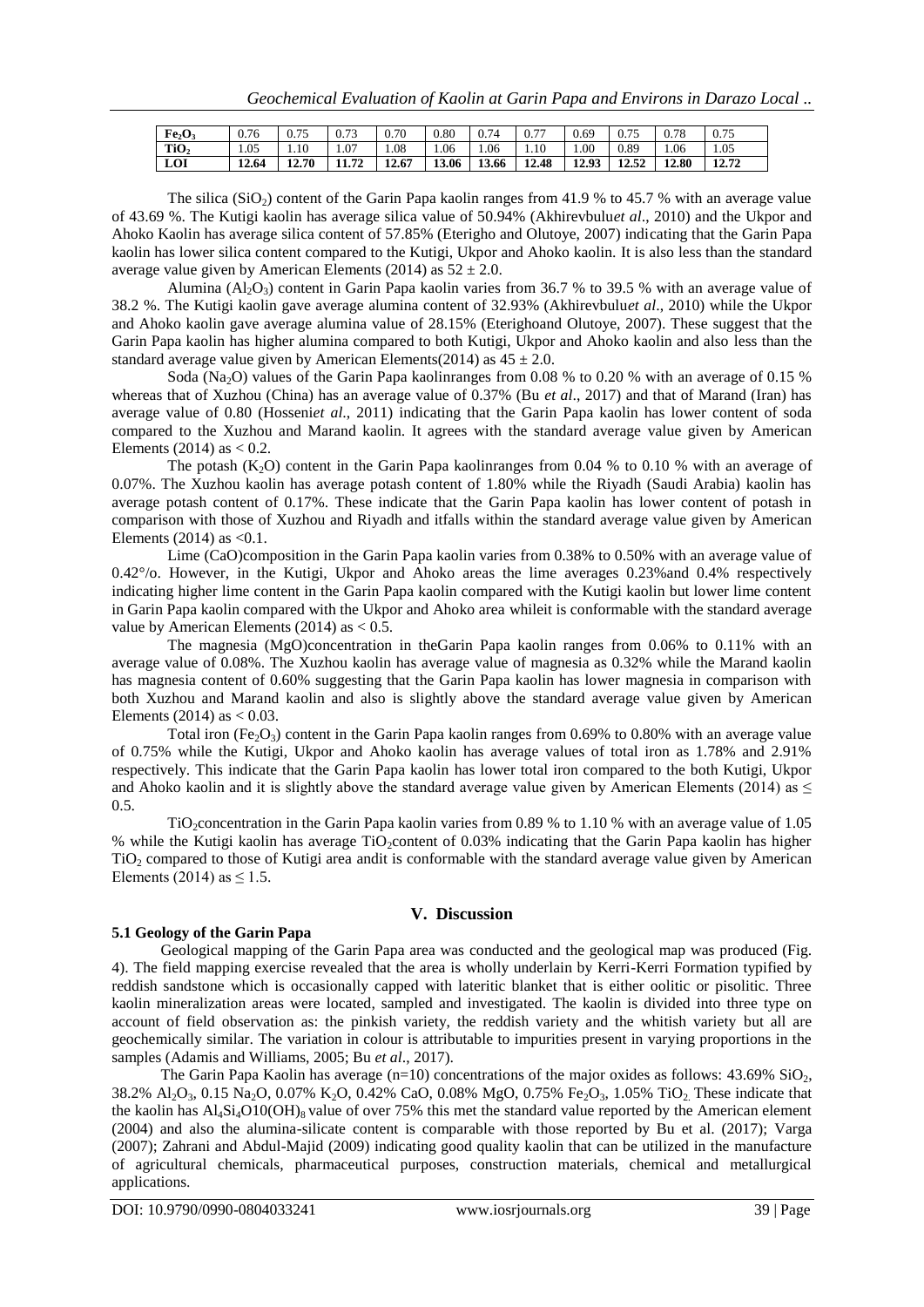Zahrani and Abdul-Majid (2009) worked on kaolin from Riyadh area of Saudia Arabia, the chemical compositions of the kaolinitic clay are  $SiO<sub>2</sub> 47.25%$  and  $Al<sub>2</sub>O<sub>3</sub>$  having 29.4%. The sample is found to be rich in silica and alumina but poor in Fe<sub>2</sub>O<sub>3</sub> (2.87%) and TiO<sub>2</sub> (1.17%). Other components present such as CaO, MgO and MnO are in negligible amounts. This is closely related to the work of Varga (2007) who studied the chemical composition of kaolin and found the clay to be rich in  $SiO<sub>2</sub>$  (46.3%) and alumina (39.8%). Bu *et al,* (2017) investigated the removal of fine quartz from coal-series kaolin sourced from Xuzhou, Jiangsu province of Eastern China. The X-ray fluorescence analysis showed the silica and alumina content to be 56.72% and 21.67% respectively. Other constituents such as  $CaO, MgO, Fe<sub>2</sub>O<sub>3</sub>$  and TiO<sub>2</sub> are present in trace amounts. However, this chemical characteristic is similar to the kaolin of Garin Papa and environs.

The loss on ignition (L.O.I) value gives information about the organic matter content in a sample. It calculates the percentage organic matter by comparing the weights of a sample before and after the sample have been ignited. The L.O.I value for the Garin Papakaolin has average value of 14.85% this was found to be closely related to that obtained by Bu et al. (2017) which was 14.13%. Although these were a little higher than the value reported by Hosseniet al., (2011) and lower than that reported by Zahrani and Abdul-Majid (2009) which were 10% and 16.02% respectively. This is an indication that there is low organic matter present in these clay materials suggesting high quality.

#### **VI. Conclusion**

The following are the main conclusions drawn from this study; Geochemical analysis of theGarin Papa kaolin samples indicates that it contained over  $75\%$   $2H_2OA1_2O_32SiO_2$  indicating good quality kaolin suitable for agriculture, pharmaceutical, construction, chemical and metallurgical industries. The mineralization of the kaolin is of residual concentration type which is been mined for many industrial utilizations.

#### **References**

- [1]. Adegoke, O.S., Jan du chene, R.E., Agumanu, A.E. and Ajali, P.O. (1978.) Palynology and age of the Kerri-Kerri Formation, Nigeria. Revista Espanola Micropalaeontogia. **10,** 267-283.
- [2]. Akhirevbulu O.E. and Ogunbajo M.I. (2011). The Geotechnical Properties Of
- [3]. Clay Occurrences Around Kutigi Central Bida Basin, Nigeria. Ethiopian Journal of Environmental Studies and Management. **4** (1). 24-33.
- [4]. Akhirevbulu O.E., Ogunbajo, M.I. and Olusegun O.A.(2010). The Geotechnical Properties of Clay Occurrences Around Kutigi Central Bida Basin, Nigeria. Ethiopian Journal of Environmental Studies and Management 3 (3). 62-77.
- [5]. American Element (2004) Standards for Geochemical analysis of major and trace elements in rock powders. Lunar and planetary science conference.**2132**
- [6]. Avbovbo, A.A., EyoolaE.O, and G.A. Osahon. (1986).Depositional and structural styles in Chad Basin at Northeastern Nigeria AAPG Bull. **80**, 1787- 1798.
- [7]. Badmus B.S, and Olatinsu O.B. (2009). Geophysical evaluation and chemical analysis of kaolin clay deposit of Lakiri village, southwestern Nigeria. International Journal of Physical Sciences. **4** (10); 592-606.
- [8]. Barber, W.andJones D. G.(1965). Pressure water in the Chad Formation of Bornu and Dikwa emirates, north- eastern Nigeria. Bull. Geol. Surv. Nig. **35**, 1-138.
- [9]. Barber, W.M. and Jones, D.G., (1960). The Geology and Hydrogeology of Maiduguri, Bornu Province. Records Geol. Surv. Nigeria. 5-20.
- [10]. Bu X., Evans G., Peng Y., Zhang Z., Ni C. and Ge L. (2017). Removal of fine quartz from coal-series Kaolin by flotation. Applied Clay Science**143,** 437-444.
- [11]. Carter, J.D.; Barber, W., Tail. E.A. and Jones, G.P. (1963). The geology of parts of Adamawa Bauchi and Bornu Provinces in the north-eastern Nigeria. Bull. Geol. Surv. Nigeria **30,** 1 – 99.
- [12]. David, O. F., Eterigho, E. J., and Alueshima, B. M. (2017). Characterization of Kaolin Clay from Kutigi and Its De-Aluminated form for Catalysts Development towards Economic growth of Nigeria, Journal of Engineering, Science and Technology,**3** (1), 23- 26.
- [13]. Dessauvagie, T.F.J. (1975). Explanatory note to the geology mapof Nigeria. Journ.Min.Geol. **9**, 3- 28.
- [14]. Dike, E.F.C. (1992). The structure and some aspects of sedimentology of Kerri Kerri. Northeastern Nigeria.Journ. Afr. Earth. Sci. **28(**1): 70-86.
- [15]. Dike, E.F.C. (1993). The stratigrahy and structure of Kerri Kerri Basin Northeastern Nigeria.Journ. Min. Geol. **29(**2)**:** 77-93.
- [16]. Dike, E.F.C. (2002). Sedimentation and tectonic evolution of the Upper Benue Trough and Bornu Basin. Northeastern Nigeria. 38<sup>th</sup> Annual and international conference. Abstract, Nigeria min.Geosci Soc.Port Harcourt.
- [17]. Eterigho,E. J. and Olutoye, M.A. (2007), "Physical Characteristics of Ukpor and Ahoko Clay deposit for the use as industrial raw materials" , Advanced Materials Research, Trans Tech Publications, Switzerland [http://www.scietificnet.](http://www.scietificnet/) ISSN1022-6680, **15**(19), 241-247.
- [18]. El-Nafaty, J.M. and El-Nafaty, A.A. (2000). Occurrence, Geochemistry and Origin of gypsum deposit in Nafada, Gombe State, Nigeria. Glol. Journ. of Pur. and app. Sci.**6**(2): 243-247.
- 
- [19]. Hosseni, S.A., Niaei, A. and Salari, D. (2011). Production of y-Al2O<sup>2</sup> from kaolin. Open Journal of Physical Chemistry **1,** 23-27 Lawal, O. (1982). BiostratigraphiePalynologie and Paleoenvironments de formation. Cretaceoe de la haute Benoue Nigeria. These 3 e cycle, Univ- Nice, 198p.
- [21]. Lawal, O.and Moullade, M. (1986). Palynological biostratigraghic of Cretaceous sediments in the Upper Benue Basin, N.E. Nigeria. Revue de Micropaleontologic**29,** 61-83.
- [22]. Matheis G., (1976). Short review of the Geology of Chad Basin in Nigeria (In Kogbe ed). Geology of Nigeria, Elizabethan Publishing, Surulere, Lagos. **289-294.**